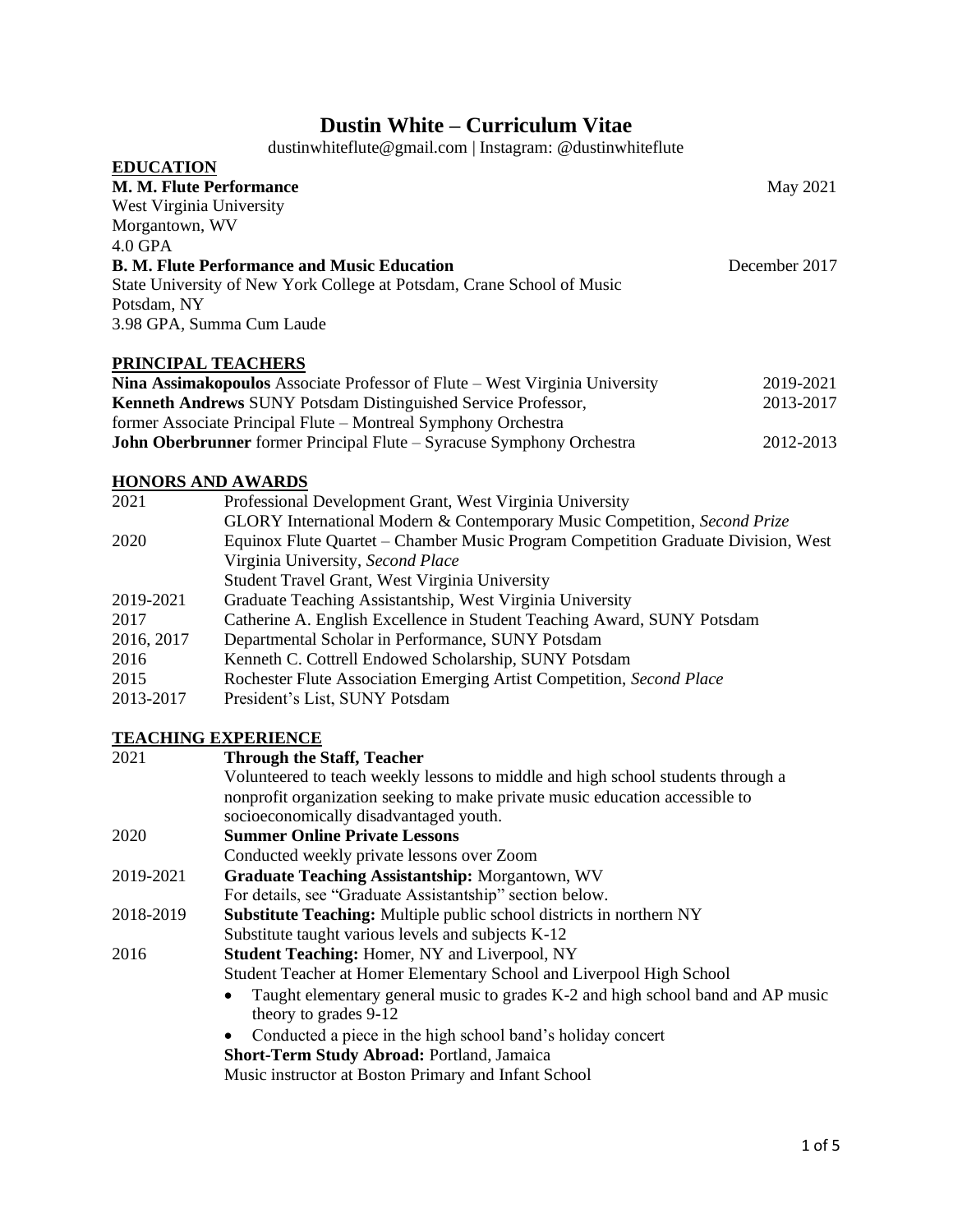• Taught traditional Jamaican music to students Grades 1-6 for 5 days during a SUNY Potsdam-sponsored short-term study abroad service program (Jamaica Field Service Project)

**Private Lessons:** Potsdam, NY

Private flute instructor

• Provided weekly lessons for a member of the New Horizons Band, a community band for the elderly

# **PRESENTATIONS, WORKSHOPS & CONVENTION PERFORMANCES**

| 2021 | <b>Woodwind Pedagogy Flute Workshop</b>                                                 |
|------|-----------------------------------------------------------------------------------------|
|      | Gave a workshop to undergraduate music education majors at WVU regarding teaching       |
|      | beginning flute students and flute basics. January 27                                   |
| 2020 | <b>Mid-Atlantic Convention</b>                                                          |
|      | Gave a 25-minute workshop on improving various forms of articulation to participants of |
|      | the Flute Society of Washington's Mid-Atlantic Flute Convention.                        |
|      | Performed a work on a recital of solo flute music by women composers                    |
|      | Performed with the Equinox Flute Quartet. February 15                                   |
| 2019 | <b>International Flute Symposium</b>                                                    |
|      | Gave a 45-minute workshop on improving single, double, and triple tonguing to           |
|      | participants of the International Flute Symposium at WVU. October 26                    |

# **WVU GRADUATE ASSISTANTSHIP DUTIES**

# 2019-2020 **WVU Community Music Program**

Reconciled and filed payments to the program. Organized applications and payment forms. Organized and catalogued entire Morgantown Community Chorus library and Morgantown Community Orchestra library. Various office tasks. **Flute Studio**

#### • Assistant director of the International Flute Symposium Fall Flute Festival

- o Coordinated hospitality for guest artists, kept leger and deposited payments, point-of-contact emails to participants, created festival program, engaged in social media marketing.
- Taught approx. 20-30 hours of undergraduate flute lessons a semester
- Conducted undergraduate student technique jury exams
- Developed a Digital Literacy Survey for studio
- Wrote a winning \$2,000 technology grant proposal for the studio
- Edited course syllabus for supplemental flute studio course and graded assignments for said course
- Studio organizational tasks
	- o Sent weekly update emails
	- o Updated competitions reference list
	- o Created studio concerts and events list
	- o Maintained robust studio Google Drive with reference materials
	- o Created and monitored studio YouTube channel and sent assignment reminders, answered student questions during COVID-19 pandemic
	- o Presided over month-long lesson giveaway initiative on the studio's Instagram account, created graphics, point-of-contact for featured artists
	- o Helped coordinate prospective student visits
	- o Organized and marketed studio virtual masterclasses and studio recitals
	- o Wrote programs for studio concerts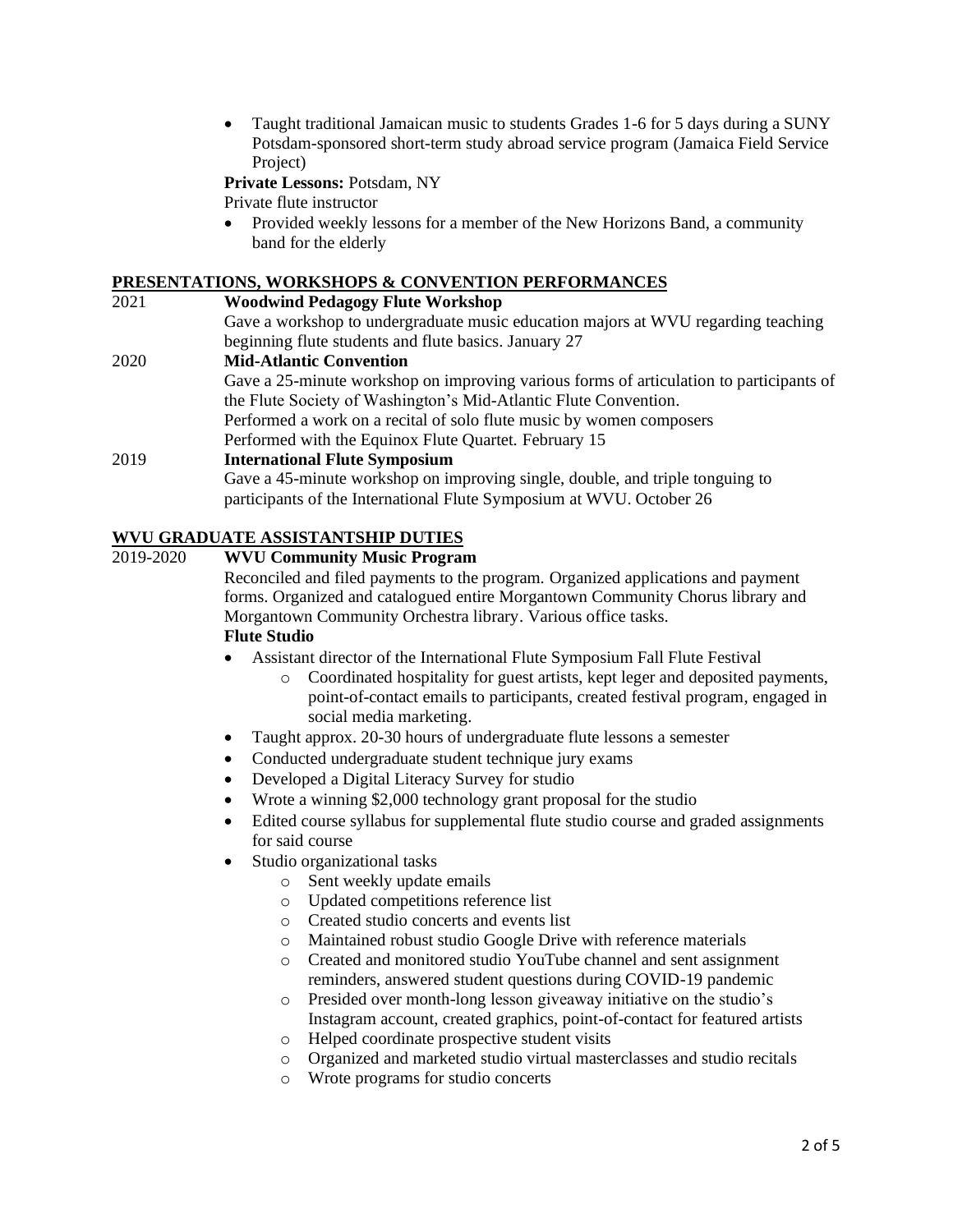• Guest Artist Coordinator: Point of contact for 14 guest artists giving Zoom masterclasses during 2020-2021 academic year

# **Theory Tutoring**

Tutored undergraduate students in music theory

#### **Graduate Wind Quintet**

Gave 1 public recital each semester

#### **SOLO RECITALS**

| 2021 | MM Recital: West Virginia University, Morgantown, WV. April 16            |
|------|---------------------------------------------------------------------------|
| 2017 | Hour Degree Recital: Crane School of Music, Potsdam, NY. May 6            |
| 2016 | Half-Hour Degree Recital: Crane School of Music, Potsdam, NY. February 28 |

#### **PROFESSIONAL ENSEMBLES**

2017 Orchestra of Northern New York: Piccolo/Flute 3

#### **RECORDINGS**

| 2021 | $Ri\ Ra$ – Debut album of solo flute works featuring works drawing inspiration from |
|------|-------------------------------------------------------------------------------------|
|      | Middle Eastern music traditions and culture by contemporary composers               |
| 2013 | Adirondack Songs – Crane Wind Ensemble – Section                                    |

#### **MASTERCLASSES**

| 2021 | <b>Richard Sherman</b> Professor of Flute – Michigan State University                |
|------|--------------------------------------------------------------------------------------|
|      | <b>Ory Schneor</b> Principal Flute – Geneva Camerata                                 |
| 2020 | Angela Jones-Reus Professor of Flute – University of Georgia                         |
|      | <b>Thomas Robertello</b> Professor of Flute – Indiana University                     |
|      | <b>Francisco Barbosa</b> Principal Flute – Madrid Festival Orchestra, Klaue Woodwind |
|      | Quintet                                                                              |
| 2019 | U. S. Army (Pershing's Own) Woodwind Quintet                                         |
| 2018 | <b>Carol Wincenc</b> Professor of Flute – Juilliard and Stony Brook University       |
|      | <b>Zachariah Galatis Piccolo – Oregon Symphony</b>                                   |

2017 **Sophie Davard-Goury** Duo Zéphyr

#### **CHAMBER MUSIC**

#### 2019-2021 WVU Graduate Woodwind Quintet

- 2019-2020 Equinox Flute Quartet
- 2017 Student Composers' Forum
- Senior Flute Quartet
- Crane Laptop Orchestra
- 2016 KEYS Flute Quartet
- 2013-2017 Crane Flute Ensemble

#### **PIT ORCHESTRA**

- 2019 The 25<sup>th</sup> Annual Putnam County Spelling Bee Clifton-Fine Central School: Flute/Clarinet/Alto Saxophone 2017 Crane Opera Orchestra: Principal/Second/Piccolo
- Give My Regards: A History of Broadway, *LoKo Festival*: Flute
- 2014 Student Composers' Forum: Flute

# **COLLEGIATE LARGE ENSEMBLES**

2019-2020 WVU Symphony Orchestra: Rotating Principal/Piccolo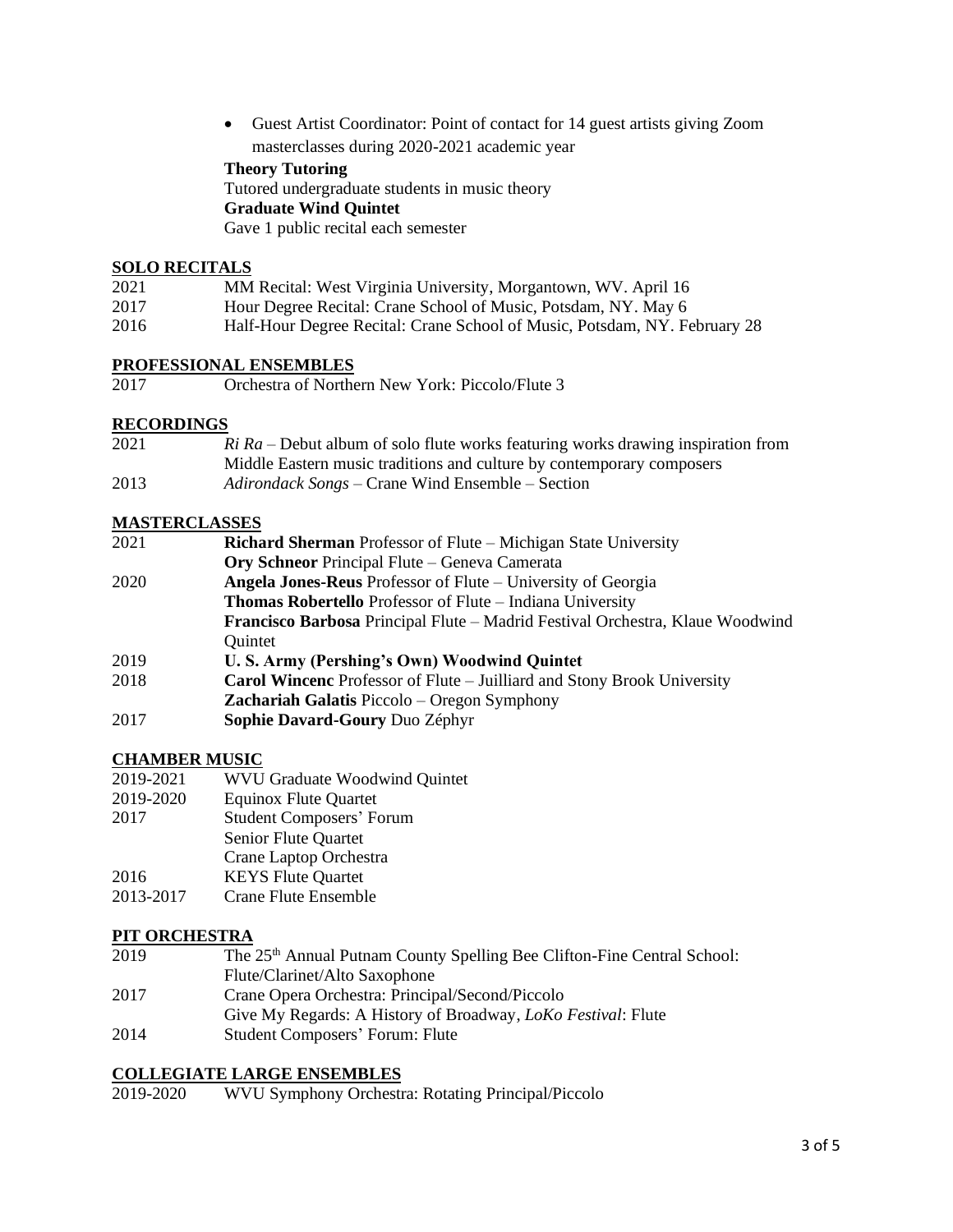- 2017 Crane Symphony Orchestra: Rotating Principal/Piccolo
- 2016 Crane Wind Ensemble: Rotating Principal/Section/Alto
- 2015 Crane Wind Ensemble: Rotating Principal
- Crane Concert Band: Rotating Principal/Piccolo
- 2014 Crane Symphonic Band: Rotating Principal/Piccolo
- 2013 Crane Wind Ensemble: Section

# **LEADERSHIP AND SERVICE OUTREACH**

| 2021      | <b>Through the Staff Online</b>                                                            |
|-----------|--------------------------------------------------------------------------------------------|
|           | Member of volunteer Operations & Communications administrative team for an                 |
|           | accessible music education project.                                                        |
| 2020-2021 | <b>WVU Flute Studio Open Air Series Online</b>                                             |
|           | Coordinated, advertised, and facilitated outreach to global flute community to participate |
|           | in and audit online studio classes and make available on YouTube.                          |
| 2019      | <b>International Flute Symposium Morgantown, WV</b>                                        |
|           | Facilitated marketing and outreach initiative to offer scholarships to allow local         |
|           | underserved high school students to attend festival.                                       |
|           | Harmony at Morgantown Morgantown, WV                                                       |
|           | Volunteer flute quartet performance at local nursing home                                  |
|           | Terra Café Morgantown, WV                                                                  |
|           | Volunteer flute chamber music in the community                                             |
|           |                                                                                            |

# **COMPOSITIONS**

| 2020 | <b>Vignettes</b> for solo flute and fixed media            |
|------|------------------------------------------------------------|
|      | Electronics track created from digitally processed samples |
| 2016 | <b>Untitled</b> for live electronics                       |

# **ARRANGEMENTS**

Completed arrangements for pay (published by Lornica Press), collegiate course work, and recreation 2020 **History Maker by Dean Fujioka**

|      | Piccolo, Flute, Alto Flute, Bass Flute, and Vocal Percussion                 |
|------|------------------------------------------------------------------------------|
| 2019 | "Juice" by LIZZO                                                             |
|      | Mixed ensemble                                                               |
| 2018 | <b>Keith Gates: Concerto for Flute and Orchestra</b>                         |
|      | Piano Reduction                                                              |
|      | Keith Gates: Concerto for Cello and Orchestra                                |
|      | Piano Reduction                                                              |
| 2017 | Shostakovich: Fugue No. 6 in B Minor from 24 Preludes and Fugues, Op. 87     |
|      | Arranged for Symphonic Band                                                  |
|      | Shostakovich: Prelude No. 12 in G# Minor from 24 Preludes and Fugues, Op. 87 |
|      | Arranged for Trumpet, Horn, Trombone, Euphonium, Tuba                        |
|      | Hindemith: Fugue No. 3 in F Major from Ludus Tonalis                         |
|      | Arranged for Flute, Oboe, Clarinet, Tenor Saxophone, Bassoon                 |
|      | Bartók: No. 32 "Dancing Song" from 44 Duos for 2 Violins, Sz. 98             |
|      | Arranged for 2 Violins, Viola, Cello, Bass                                   |
|      | Bartók: No. 15 "Soldier's Song" from 44 Duos for 2 Violins, Sz. 98           |
|      | Arranged for 2 Violins, Viola, Cello, Bass                                   |
|      | <b>Dunstable: Quam Pulchra Es</b>                                            |
|      | Arranged for Alto Flute, 2 Bass Flutes                                       |
|      |                                                                              |

#### **TYPESETTING**